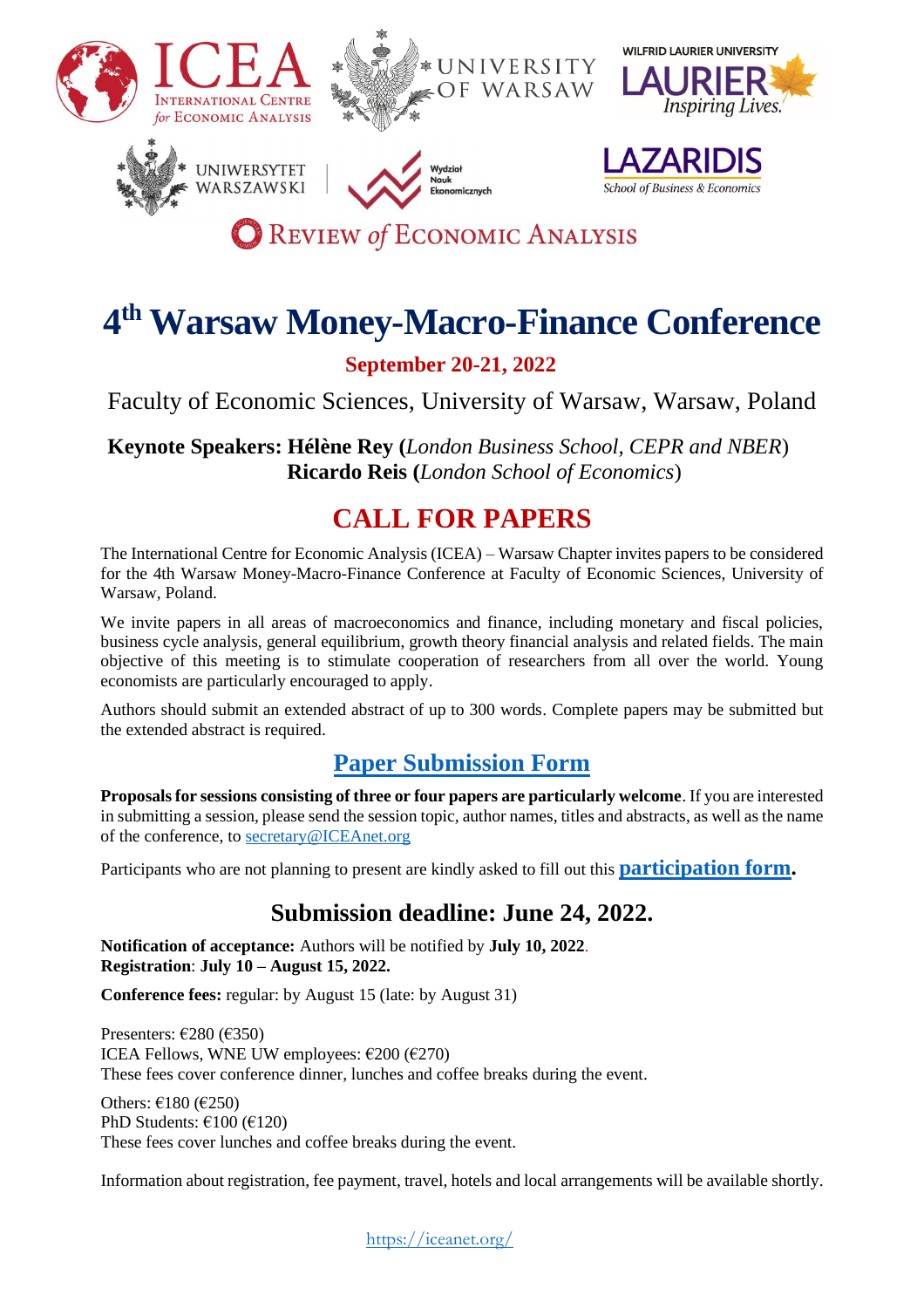### **Keynote speakers**



**Hélène Rey** is the Lord Bagri Professor of Economics at London Business School and Fellow of the Econometric Society, British Academy, European Economic Association, American Academy of Arts and Sciences, correspondante de l'Académie des Sciences Morales et Politiques, member of the Group of Thirty and foreign honorary member of the American Economic Association. Her research focuses on the determinants and consequences of external trade and financial imbalances, the theory and empirics of financial crises and the organization of the international monetary system. She introduced the concept of Global Financial Cycles and qualified the idea of the Mundellian Trilemma. She is the recipient of Bernácer Prize, the inaugural Birgit Grodal Award of the European Economic Association, Yrjö Jahnsson Award, the Inaugural Carl Menger Preis, Prix Edouard Bonnefous, Maurice Allais Prize and Prix Turgot.



**Ricardo Reis** is the A.W. Phillips Professor of Economics at the London School of Economics and Fellow of the Econometric Society. His main areas of research are inflation, inflation expectations, unconventional monetary policies and the central bank's balance sheet, disagreement and inattention, business cycle models with inequality, automatic stabilizers, public debt sustainability, monetary-fiscal interactions, sovereign-bond backed securities, and the role of capital misallocation in the European slump and crisis. He is an academic consultant at the Bank of England, the Riksbank, and the Federal Reserve system and directs the Centre for Macroeconomics in the UK. He is the recipient of Yrjo Jahnsson award, Banque de France / Toulouse School of Economics junior prize, and Bernácer prize. His public service includes writing a weekly column for the Portuguese press and developing European Safe Bonds (ESBies).

#### **ABOUT THE ORGANIZERS**

The International Centre for Economic Analysis (ICEA) is a non-profit, non-partisan organization dedicated to the advancement of research in economics and other social sciences. It is an international centre with chapters in Canada, at Wilfrid Laurier University in Waterloo, Ontario; in Poland, at the University of Warsaw and in Italy, at the University of Siena. The centre was called the Research Centre for Economic Analysis until August 2021.

ICEA envisions to become a network of academics and policymakers who collaborate to apply cuttingedge theoretical and empirical research relevant to economic policy. The centre welcomes diverse views on how to realize this goal. ICEA sponsors high quality research linkages in both interdisciplinary and international dimensions. We encourage long-term affiliation with the centre, and we especially encourage participation of graduate students and new PhDs.

To achieve these goals, ICEA organizes conferences, webinars and seminars at which leading economists, policymakers, industry practitioners, students, and other scholars can exchange and develop new insights and ideas. We are committed to the unrestricted exchange of research results and ideas, and our work is freely available online. Through outreach activities, we disseminate the results of our members' research to the decision makers and the general public.

In 2021/22 ICEA organized a series of eleven conferences under the After the Pandemic theme.

Information about ICEA can be found at [https://iceanet.org/.](https://iceanet.org/)